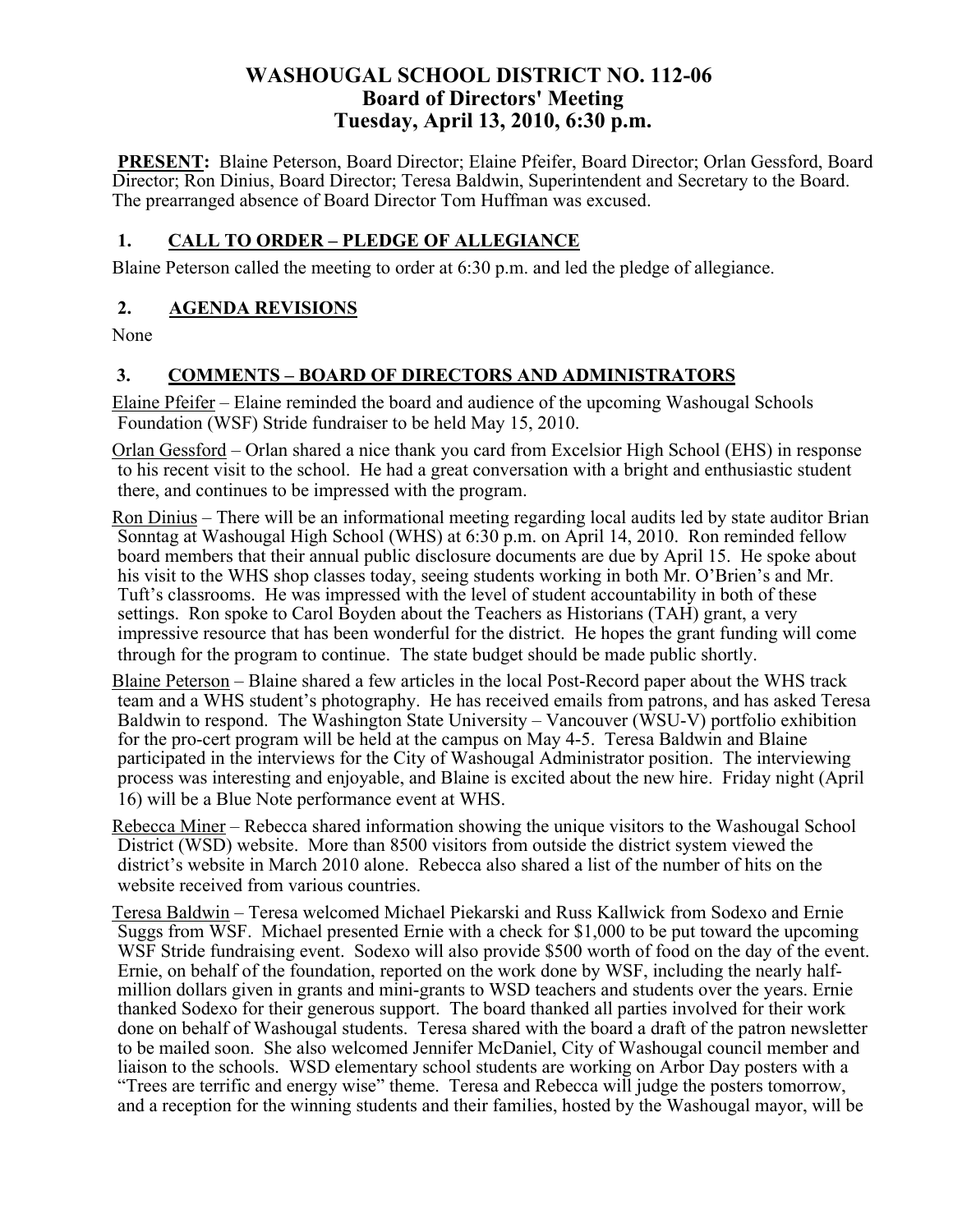held on April 28. Teresa closed by announcing the upcoming Youth Achievement Awards, inviting staff and community members to nominate deserving middle and high school students.

## **4. COMMENTS – CITIZENS**

Ernie Suggs – Ernie wanted to emphasize the quality of the WSD schools, as he has many times over the past years. He recently spoke with a family looking to relocate to the area from Texas. They are currently looking for a house in the Washougal School District, since they are impressed with the academic and extracurricular offerings, including the district's equestrian team.

Sherry Lorenz-Hunt – Sherry thanked Dr. Gessford for visiting EHS, noting that he brought two books for students during his visit, one for a student especially interested in WWII. Orlan replied that his visit was "a real pleasure".

## **5. CONSENT AGENDA**

Board members received and reviewed the following documents in advance of the meeting:

## **A. Meeting Minutes (March 23, 2010)**

#### **B. Accounts Payable (April 2010)**

General Fund

Warrant numbers 178881 – 179024 in the amount of \$322,543.60 (Pay date: April 14, 2010) ASB Fund

Warrant numbers 18104 – 18130 in the amount of \$10,719.42 (Pay date: April 14, 2010) Capital Projects Fund

Warrant number 3683 in the amount of \$37,498.13 (Pay date: April 14, 2010)

#### **C. Payroll (March 2010)**

Warrant numbers 178808 – 178880 in the amount of \$1,797,650.42 (Pay date: March 31, 2010)

- **D. Personnel Report**
- **E. Policy Governance Executive Limitation 4, Staff Treatment**
- **F. Policy Governance Executive Limitation 12, Communication with the Public**
- **G. Contracts**
- **H. Travel**
- **I. Field Trips**
- **J. Donations**

Blaine Peterson noted that an addition to the personnel report since the original board packets were sent to board members was included in the final report. He asked board members to review this addition. Elaine Pfeifer moved to approve the consent agenda as presented. Ron Dinius seconded, and the motion carried unanimously.

#### **6. INFORMATIONAL PRESENTATIONS**

#### **A. School Improvement Plan: Washougal High School**

Rebecca Miner introduced Gerry Stavney, WHS principal, to introduce his staff and student present: co-presenters and associate principals Aaron Hansen and Gordon Washburn, teachers Susan Lewallen and Sheila Good and WHS student Chris Norton. Gerry shared a photo of the entire WHS staff, noting that the staff, under the leadership of Aaron Hansen, was more involved in the school improvement plan (SIP) this year than in any years past. Gerry presented information regarding the school's accreditation process and status, and then shared the 2009 WASL data for reading, writing, math and science testing, highlighting that scores increased over the previous year and were above state averages in all subjects except math. Aaron Hansen shared the WHS mission, vision and staff "beliefs" statements and the staff's shared goals for the academic year. A video showing high yield strategies was shown. Gordon Washburn shared comments from the academic leadership team (ALT) members regarding their experiences from viewing other classrooms. He closed by noting that the Washington State Leadership Academy (WSLA) goals align well with the district's focus on intellectually challenging engaging (ICE) curriculum and instruction. The board thanked the staff involved in the SIP and its presentation.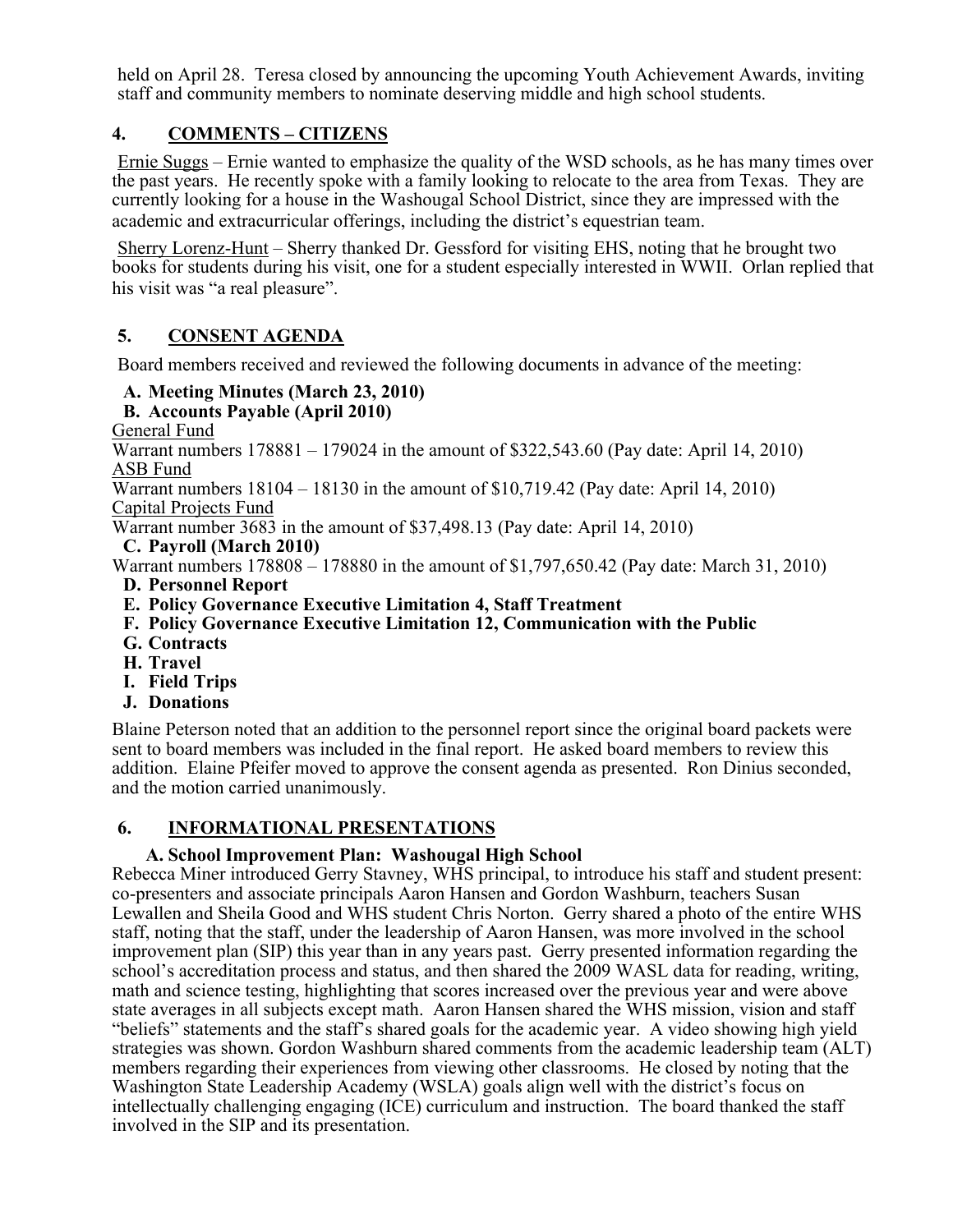#### **B. Washougal High School** *Panther Time*

Gerry Stavney introduced WHS teacher Jay Bennett, who reviewed the history of the incorporation of Panther Time into the WHS daily schedule. Jay shared data comparing 2009 and 2010 student grades, as well as the results of an anonymous staff survey conducted online regarding the value and effectiveness of the program. Teresa Baldwin added that the work done by staff to bring the program to the school is a characteristic of a high-performing high school, and she applauded Jay for his leadership and the WHS staff for their support and involvement.

#### **C. Sodexo Food Services**

Michael Piekarski, the WSD food services director, introduced Russ Kallwick, also from Sodexo. Michael gave a recap of the February expectations meeting, as well as 90-day and one-year projections. He shared the many special functions and community service events that Sodexo has sponsored in the district including fine dining events for  $5<sup>th</sup>$  graders, the Kids Can Cook contest for  $3<sup>rd</sup>$  and 4<sup>th</sup> graders, high school culinary competitions, employee culinary competitions, the Stride donations, the WSD levy campaign donation, and the "gold-star award" recognized summer lunch program. He shared information regarding the upcoming summer lunch program as well as meal price comparisons with neighboring districts. Michael highlighted the next steps for WSD food service, recommending a 5-cent per meal increase from the current meal prices for next year.

#### **D. 2010-2011 District Calendar**

Doug Bright presented the proposed district calendar for 2010-11 as voted on by district staff members. He thanked Linda Ignoffo and Sheila Good for their assistance in the preparation of the calendar. Elaine Pfeifer moved to approve the calendar as presented. Orlan Gessford seconded and the motion carried unanimously.

## **7. POLICY GOVERNANCE**

#### **A. Executive Limitation 4, Staff Treatment**

Doug Bright presented sample job description postings, highlighting differences from older postings (2005) to current versions, which have been updated. He explained the process for posting jobs, reviewing candidates, background checks and the interviewing process. He also shared information about the types of teaching certificates required for various types of positions.

#### **B. Executive Limitation 13, Instructional Program**

Rebecca Miner presented evidence in support of Executive Limitation (EL) 13 regarding the district's instructional program. Blaine Peterson read through the EL requirements. The board agreed by consensus on compliance on all items. Blaine collected the monitoring report response forms from all board members present, noting that the approval of EL 13 will be on the consent agenda at the next regular meeting.

#### **8. BOARD WORK SESSION**

#### **A. Facility Use Policy and Fees**

Teresa Baldwin introduced Doug Bright and Kathy Douglas to speak about the use of the district's facilities by outside groups with a focus on gyms, athletic fields and the stadium. Kathy presented a comparison of fees with those charged by other local districts for gym, stadium and stadium lights use. She highlighted policy related to the use of the gyms by outdoor sport teams, especially baseball and softball. Teresa directed the discussion to the patron concern about district facilities being used by groups from outside the community of Washougal. Teresa will look at policy and procedure regarding the use of cafeterias or libraries by youth groups for non-sport activities. Ron Dinius proposed restricting the use of the turf stadium field, since it is wearing out due to over use. Orlan Gessford noted that he would like to see facility use fees earmarked specifically for facility repair and replacement. Blaine Peterson asked to have this discussion brought back to a future meeting. Ron Dinius added that he would like to finalize the fee schedule and decide upon approved facilities users before the 2010-11 year begins.

#### **B. 2010-11 ASB Fund**

Due to time constraints, the board agreed by consensus to move the discussion of the 2010-11 ASB Fund to a future meeting.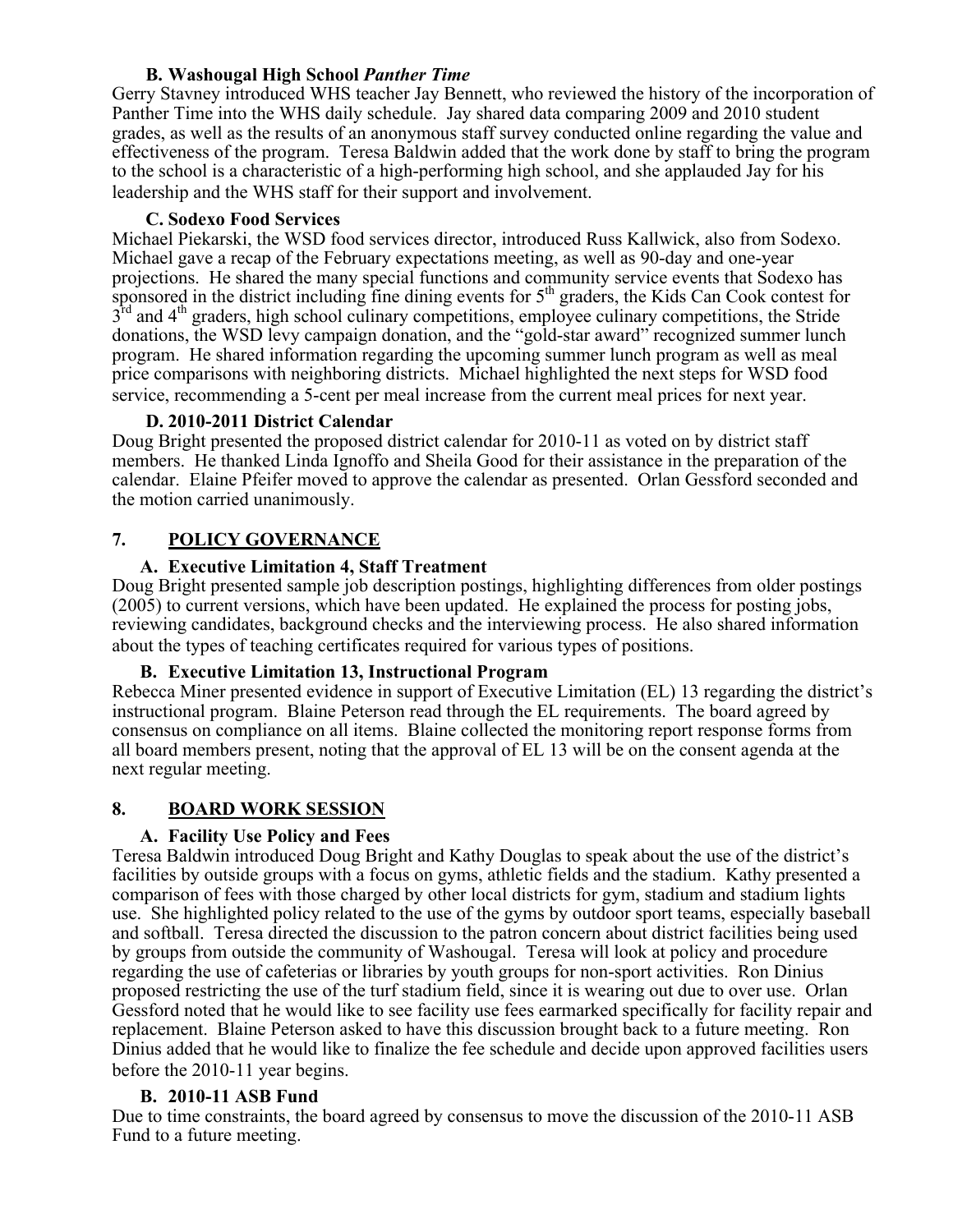#### **C. 2010-11 General Fund Budget Planning**

Teresa Baldwin presented information regarding state funding assumptions for the 2010-11 academic year. She shared budget goals and proposed funding priorities for the board's consideration. She also presented estimated projected decreases in revenues from the state for the next academic year. These preliminary estimates result in approximately \$570,000 to be cut from the current budget to remain balanced next year, assuming no change in enrollment. Teresa shared a calendar of meetings for staff and community members designed to accept input regarding the upcoming budget, including the Budget Task Force meetings. The board will continue to work on general fund budget planning at the next regular meeting.

## **9. FUTURE AGENDA ITEMS**

The board will bring the ASB Fund discussion to a future meeting. They would also like to discuss the Race to the Top initiative, the TAH and PEP (physical education) grants, and an energy report including updated energy policy.

# **10. BOARD ADJOURNMENT OR ADJOURNMENT TO EXECUTIVE SESSION RETURN FROM EXECUTIVE SESSION FOR ADOURNMENT OR ACTION**

No executive session was held at this meeting.

## **11. BOARD EVALUATION AND ADJOURNMENT**

Blaine Peterson collected the board's self-evaluation forms. The results are attached.

Orlan Gessford moved, seconded by Elaine Pfeifer, to adjourn at 9:33 p.m. The motion carried unanimously.

## **Dated this 27th day of April 2010**

**\_\_\_\_\_\_\_\_\_\_\_\_\_\_\_\_\_\_\_\_\_\_\_\_\_\_\_\_\_\_ \_\_\_\_\_\_\_\_\_\_\_\_\_\_\_\_\_\_\_\_\_\_\_\_\_\_\_\_\_\_ President Secretary to the Board**